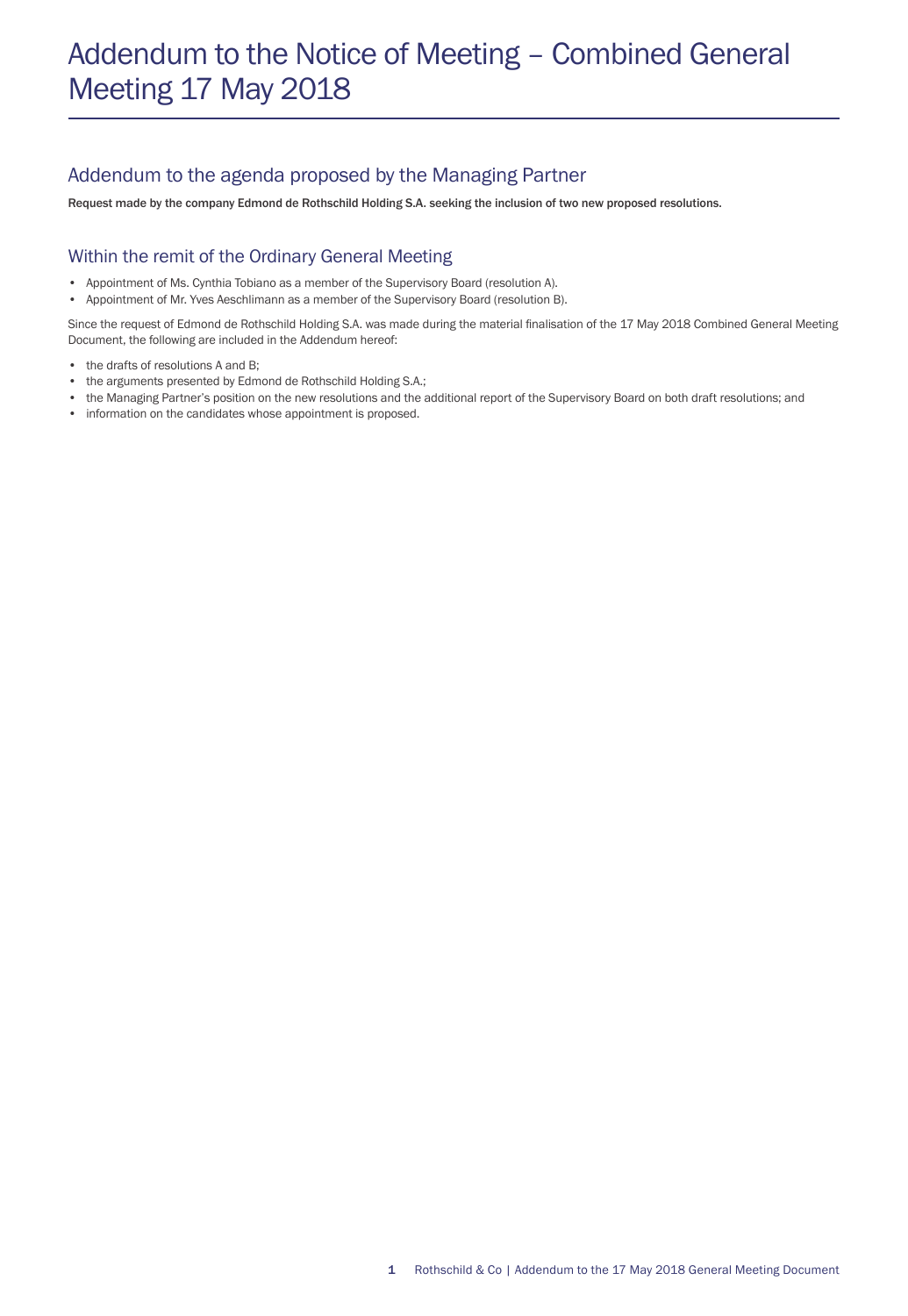#### Ordinary resolutions

Resolutions A and B

#### Resolutions submitted proposing the appointment of two new members of the Supervisory Board

In accordance with Articles L. 225-105 and R. 225-71 of the French Commercial Code *(Code de commerce)*, Edmond de Rothschild Holding S.A. has requested the appointment of two representatives of the Edmond de Rothschild Group to the Company's Supervisory Board in preparation for the Combined General Meeting of 17 May 2018.

#### Argument presented by the company Edmond de Rothschild Holding S.A.

 *"Edmond de Rothschild Group decided to submit again to the General Meeting of shareholders of Rothschild & Co a request for the appointment of two members to the Supervisory Board which comprises currently fourteen members and whose Articles of Association provide that the maximum number of members is eighteen.* 

*This request is legitimate in light of our position as a substantial shareholder in Rothschild & Co with 6.33% of the share capital and 7.50% of the voting rights, making us the leading shareholder in the company after the "enlarged family concert"."*

#### Resolution A

#### *Appointment of Ms. Cynthia Tobiano as a member of the Supervisory Board*

The General Meeting, in accordance with the quorum and the majority requirements for ordinary general meetings, decides to appoint Ms. Cynthia Tobiano as a member of the Company's Supervisory Board for a term of three years to expire at the end of the General Meeting of shareholders which shall approve the accounts for the financial year ending 31 December 2020.

#### Resolution B

#### *Appointment of Mr. Yves Aeschlimann as a member of the Supervisory Board*

The General Meeting, in accordance with the quorum and the majority requirements for ordinary general meetings, decides to appoint Mr. Yves Aeschlimann as a member of the Company's Supervisory Board for a term of three years to expire at the end of the General Meeting of shareholders which shall approve the accounts for the financial year ending 31 December 2020.

### The Managing Partner's position on the resolutions A and B

On 25 April 2018, the Managing Partner decided not to support the proposal to approve the draft resolutions A and B.

After considering the view expressed by the Supervisory Board of the Company which had met on 25 April 2018 to consider the proposal, the Managing Partner took the view that it would not be in the interests of the Company and the Rothschild & Co Group companies for two representatives of Edmond de Rothschild Holding S.A. to sit on the Company's Supervisory Board. This position remains similar to the one expressed at the 24 September 2015 General Meeting, at the 29 September 2016 General Meeting and at the 28 September 2017.

For the fourth consecutive year, the reasons given by the Managing Partner for its position include particularly the claim filed by Edmond de Rothschild Holding S.A. against the Company and its affiliate Rothschild Martin Maurel (formerly named Rothschild & Compagnie Banque) in relation to the use of the name Rothschild, the merits of which are firmly challenged by Rothschild & Co and Rothschild Martin Maurel.

Consequently, the Managing Partner calls on shareholders to vote against or abstain from voting on them.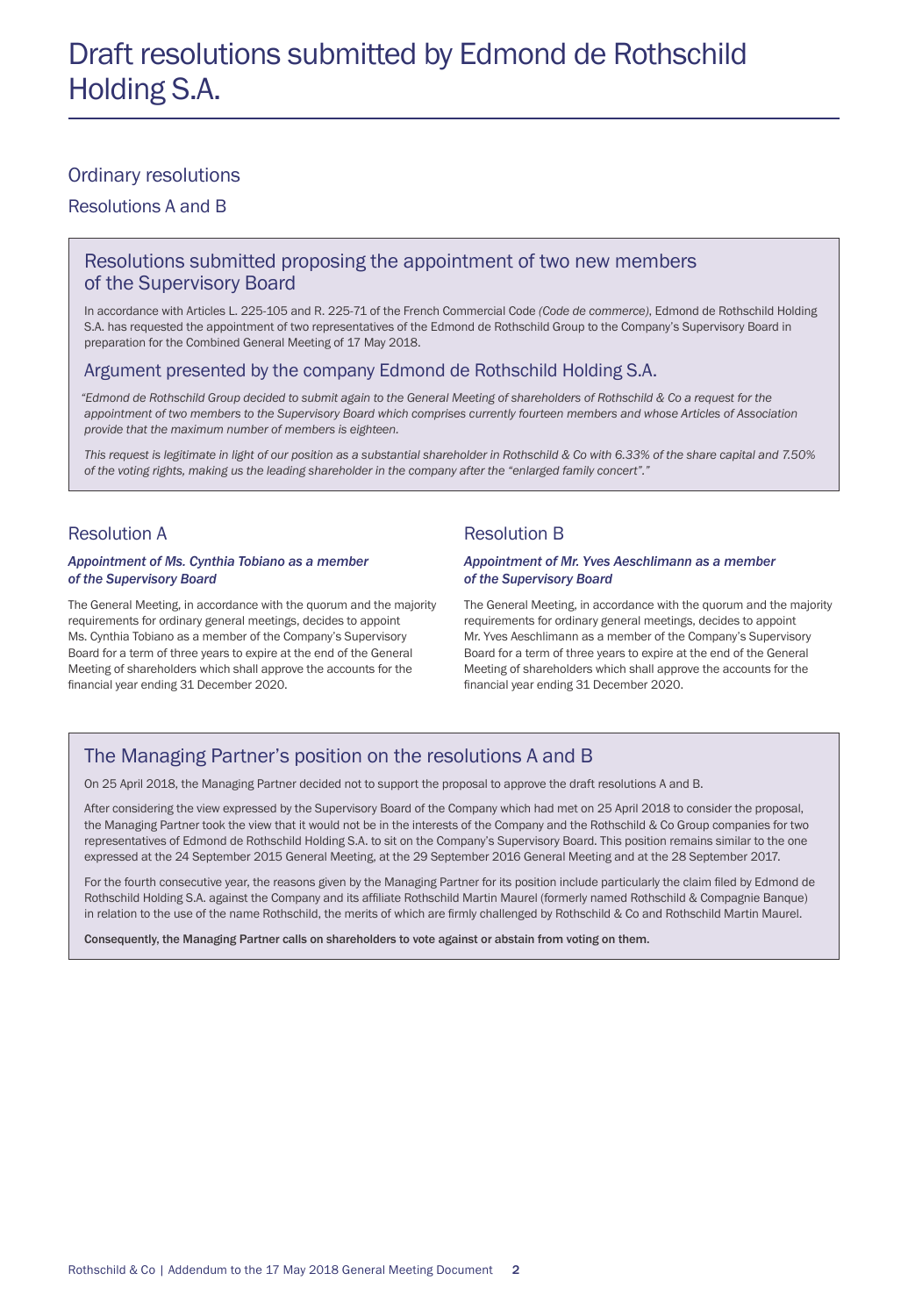### Additional report of the Supervisory Board on the draft resolutions submitted by Edmond de Rothschild Holding S.A.

In a letter dated 20 April 2018 addressed to the Chairman of Rothschild & Co Gestion SAS, the Company's Managing Partner, Edmond de Rothschild Holding S.A. has requested the submission for approval by shareholders at their Combined General Meeting on 17 May 2018 of two resolutions for the appointment of two representatives of the Edmond de Rothschild group to the Company's Supervisory Board.

The Company's Supervisory Board met on 25 April 2018 to examine the request from Edmond de Rothschild Holding S.A. Bearing in mind the latter is on the merits similar to the request made in the three previous years, the Supervisory Board considered the opinions it made in advance of the Combined General Meetings held on 24 September 2015, on 29 September 2016, on 28 September 2017 (Please refer to the Combined General Meeting Documents available on the Company's website at the following address: www.rothschildandco.com, under section "Investor relations" > "Shareholders" > "Upcoming General Meeting and archive").

Notwithstanding the professional qualities of the two proposed candidates, it is in the same context and without any actual changes to date among the reasons already discussed on three occasions, that, for the fourth consecutive year, the Supervisory Board held on 25 April 2018 reiterates by the unanimous vote of all its members present or represented, upon recommendation of its Remuneration and Nomination Committee, and, its opinion expressed to the Managing Partner and to the Company's shareholders in advance of the Combined General Meetings held on 24 September 2015, 29 September 2016 and 28 September 2017.

It is not in the Company and companies of the Rothschild & Co Group's interest that two Edmond de Rothschild SA's representatives sit on the Supervisory Board, whereas that Company filed a claim with the District Court of Paris *(Tribunal de grande instance de Paris)* against the Company and its affiliate Rothschild Martin Maurel, in relation to the use of the name Rothschild, the merits of which are firmly challenged by Rothschild & Co and Rothschild Martin Maurel.

Consequently, the Supervisory Board recommends that shareholders vote against the two resolutions presented by Edmond de Rothschild Holding S.A.